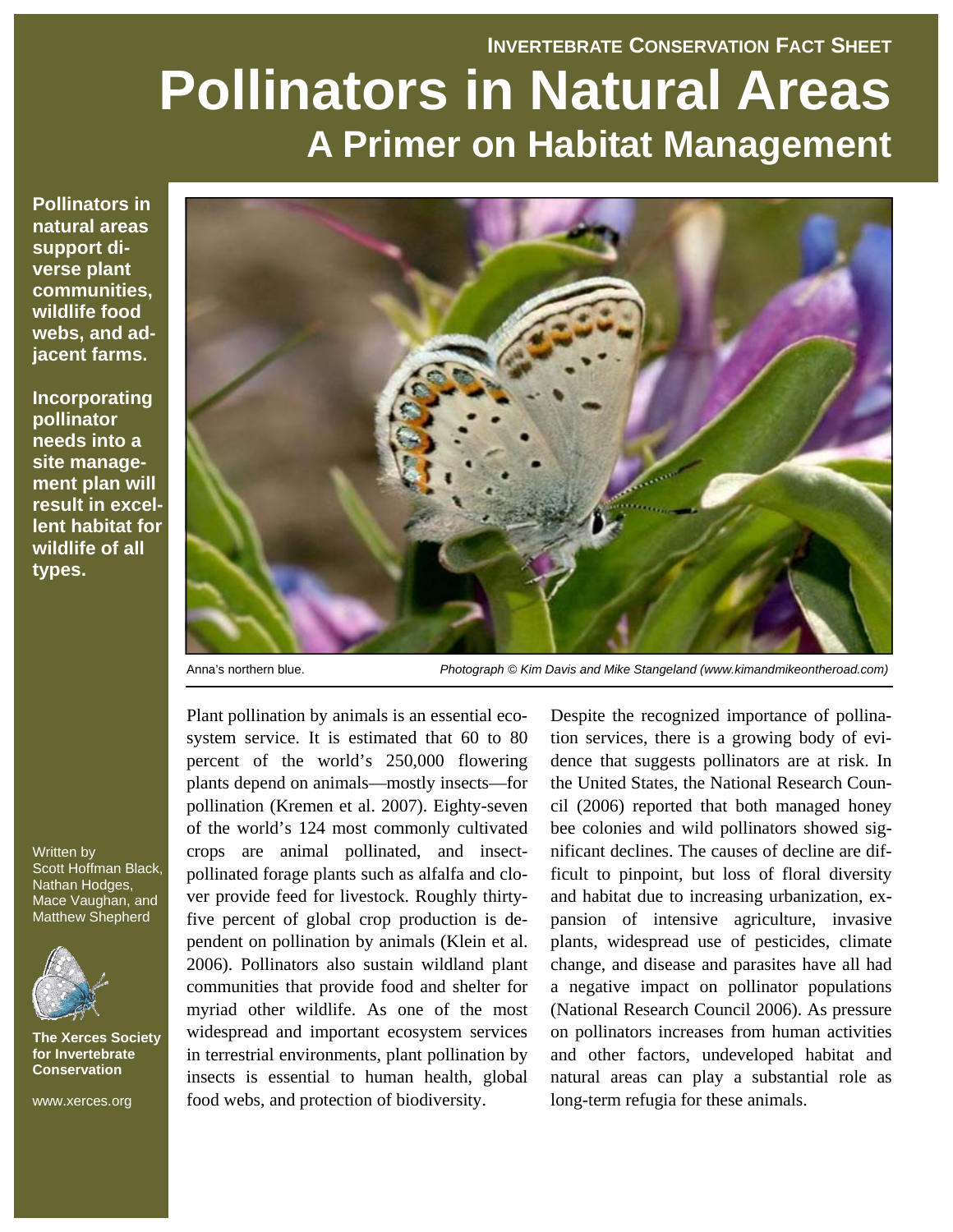# **POLLINATORS AND THEIR IMPORTANCE**

#### **Importance of Natural Areas for Native Pollinators and Agriculture**

Native pollinators clearly help with crop pollination, yet many agricultural areas lack the habitat necessary to support native pollinators. The role that natural habitat within the agricultural landscape plays in providing crop pollination services is increasingly well understood. Proximity to natural or seminatural land is often an important predictor of pollinator diversity in cropland (Bergman et al. 2004; Kremen et al. 2004; Morandin & Winston 2006; Hendrickx et al. 2007; Winfree et al. 2007b). For agricultural areas that have lost native pollinators due to habitat modification or pesticide treatments, adjacent natural areas provide two valuable benefits. First, they are a source of pollinators for crop pollination (Kremen et al. 2004). Second, they act as refugia for pollinators that can recolonize degraded agricultural areas (Ockinger & Smith 2007).

 Along with on-farm habitat, nearby natural areas are integral to maintaining long-term populations of native pollinators in agricultural landscapes; however, it is important that the management of these natural areas takes native pollinators into account.

#### **Importance of Pollinators to Natural Areas**

By aiding in wildland food production, helping with nutrient cycling, and as direct prey, pollinators are important in wildlife food webs. For example, many migratory songbirds require a diet of berries, fruits, and seeds from insectpollinated plants. Additionally, pollinator larvae are an important component of the diet of many young birds (Buehler et al. 2002). Summerville and Crist (2002) found that forest moths play important functional roles as selective herbivores, pollinators, detritivores, and prey for migratory songbirds. Belfrage et al. (2005) demonstrated that butterfly diversity was a good predictor of bird abundance and diversity, apparently due to a shared requirement for a complex plant community.

 Pollinator insects are a diverse component of the wildlife of natural areas. They include butterflies and moths (Lepidoptera), bees and wasps (Hymenoptera), beetles (Coleoptera), and flies (Diptera). There are tens of thousands of pollinator species worldwide representing these different taxonomic groups. Bees alone account for approximately 20,000 of the pollinating species worldwide (Michener 2000), with an estimated 4,000 species in the United States (Winfree et al. 2007a).

 Pollinators perform such a range of ecological services in natural ecosystems that they are clearly a keystone group in nearly all terrestrial ecosystems, necessary for plant reproduction and in forming the basis of an energyrich food web (Kearns et al. 1998).



Bees and other pollinator insects are not only important for natural areas, but also bring great benefits to nearby farms and gardens. Photograph of mining bee (genus *Andrena*) by Bruce Newhouse.

#### **Habitat Needs of Pollinator Insects**

Using pollinator conservation as a framework for managing natural areas will result in diverse plant communities and excellent habitat for all types of wildlife. In managing for insect pollinators, the first step is to understand the habitat needs of bees, butterflies, moths, and other species. These needs can be divided into two main categories: a diversity of native flowers available throughout the season, and egglaying or nesting sites. Land managers can play a key role in protecting and enhancing pollinator habitat through the careful application of ecosystem management tools. Moreover, they can provide nesting materials for bees, and where appropriate, can increase floral resources through revegetation, as well as provide hostplants for butterflies or moths.

*Diversity of native flowers.* Flowering plants that benefit from insect pollination produce energy-rich nectar and nutrient-rich pollen to attract pollinators. While foraging for these, insects unwittingly transfer pollen grains within individual flowers, among flowers on the same plant, and between flowers on plants in the same general area, fertilizing the flowers and increasing genetic outcrossing of the species. Forage resources are necessary throughout a pollinator's adult life, and most species benefit from a succession of diverse blooming plants that provide adequate forage (Bowers 1985). A diverse community of insect pollinators, therefore, requires a diversity of native flowers (Dramstad & Fry 1995; Holzschuh et al. 2007).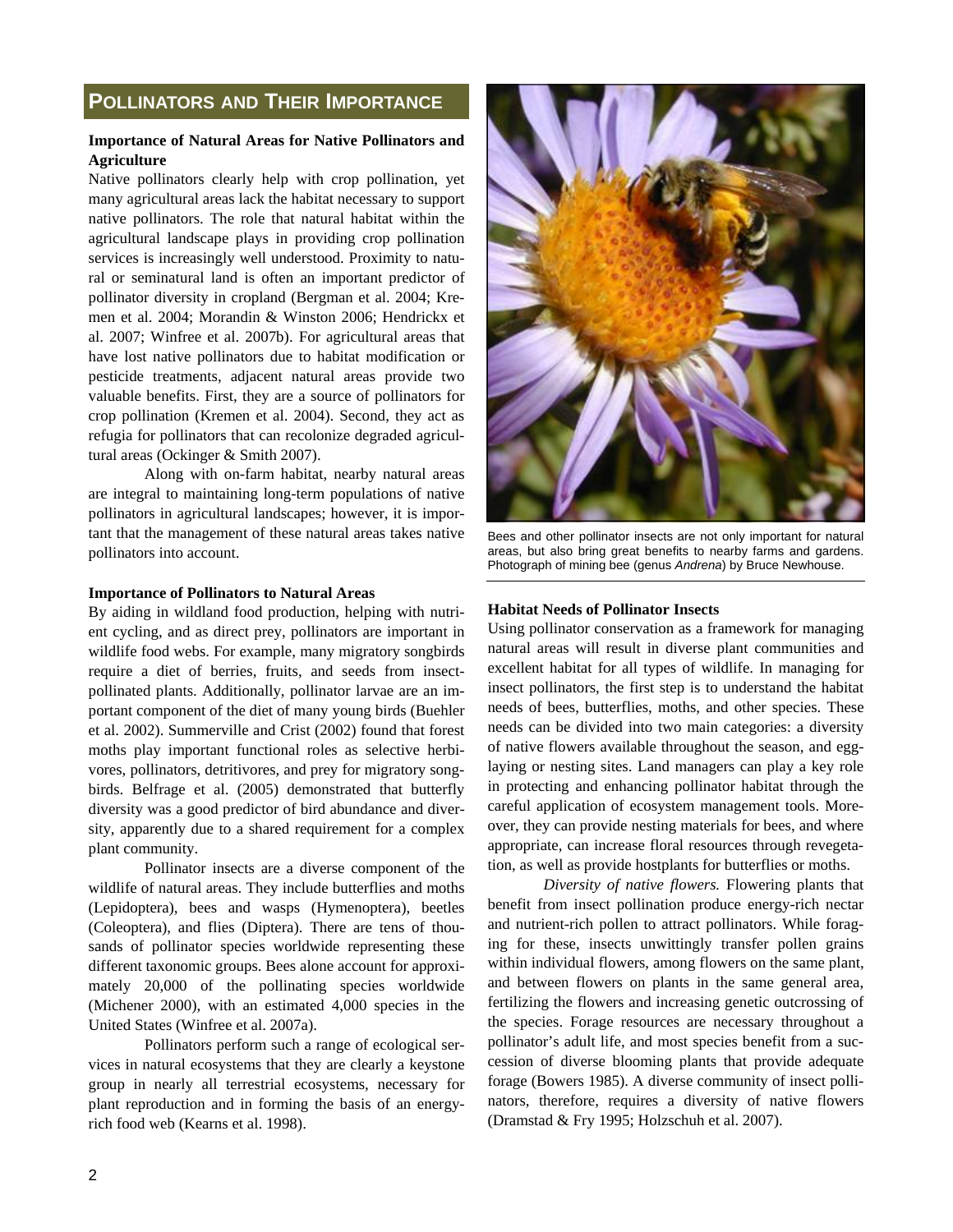*Nesting and egg-laying resources.* In addition to food, insect pollinators require egg-laying sites. For example, butterflies and moths require the appropriate hostplants for laying eggs and for their larvae to eat. The majority of bee species nest in the ground, digging narrow tunnels that lead to a small number of brood cells. Most of the remaining bee species occupy existing tunnels in large, dead, woody vegetation, though some do chew out the center of pithy twigs (Michener 2000). Bumble bees and honey bees are the main exception to this. Bumble bees require a small cavity such as an abandoned rodent nest for their colony (Kearns & Thomson 2001), and feral honey bees usually occupy large cavities, such as a hollow tree (O'Toole & Raw 1999). Some wood-nesting species also need materials such as mud, leaf parts, or tree resin to construct brood cells in their nests (O'Toole & Raw 1999). It is also important that nest sites are close enough to sources of nectar and pollen (Cane 2001).

*Generalist and specialist species.* The diverse habitat requirements suggested above are most appropriate for conserving generalist pollinator species, those species that can forage from a wide range of plant sources. In contrast, specialist pollinator species use limited sources of nectar and pollen, or have specific hostplants for their young. Some studies have found that management techniques that emphasize the broad habitat requirements of pollinators may preferentially select for generalist species, while ignoring the more specific requirements of specialist species (Swengel 1996; Swengel 1998; Winfree et al. 2007a).

# **HABITAT MANAGEMENT: GENERAL CON-SIDERATIONS**

Each of the techniques considered in this primer—grazing, fire, mowing, herbicides, and insecticides—can be used to manage habitat to benefit pollinators. Each can also have damaging, at times severe, impacts on pollinators if they are not used carefully. There's no single management plan that can provide ideal habitat for all pollinator taxa, but there are some general considerations that apply to all situations.

 As with any management activity, biological inventories should be done to first identify important plant resources and pollinator habitat. Inventories should pay close attention to occurrences of rare or specialist pollinator species and their life cycle and habitat requirements. In some cases, specialist species, especially those with limited distributions, will become the priority consideration in planning management to ensure that they receive adequate protection.

 In all of these management techniques, it is important to leave some patches untreated. Mowing or burning the entire habitat, for example, could severely impact pollinators and leave them with limited opportunities to recolonize the site. It is generally better to treat separate parts of the site in a multi-year cycle, retaining refugia from which pollinators can spread.

# **GRAZING**

Livestock grazing in natural areas is a common practice throughout the United States. While unmanaged grazing can damage ecosystems (Bilotta & Brazier 2007), there is evidence that carefully managed grazing not only minimizes negative impacts but can provide positive benefits to floral resources in some rangeland settings, especially where shorter flowering plants are suppressed by taller grasses and buildup of thatch. Like many of the management tools discussed in this briefing, there is an ecological cost to introducing grazing into a natural system, especially in areas where herbivory by large ungulates did not occur. In some sites, it is entirely unsuited for protecting pollinators, while in other cases it can be a useful tool. For grazing management to be used effectively, the correct combination of timing, intensity, and duration of grazing, and class of livestock must be found that is best suited for the site. Finding the ideal permutation is not easy, and relies on an in-depth knowledge of the local ecosystem along with welldeveloped livestock management skills. Developing a com-



While the ecological impact of overgrazing can be severe, moderate levels of rotational grazing may provide some positive benefits. Photograph by Dr. Lloyd Glenn Ingles, California Academy of Sciences.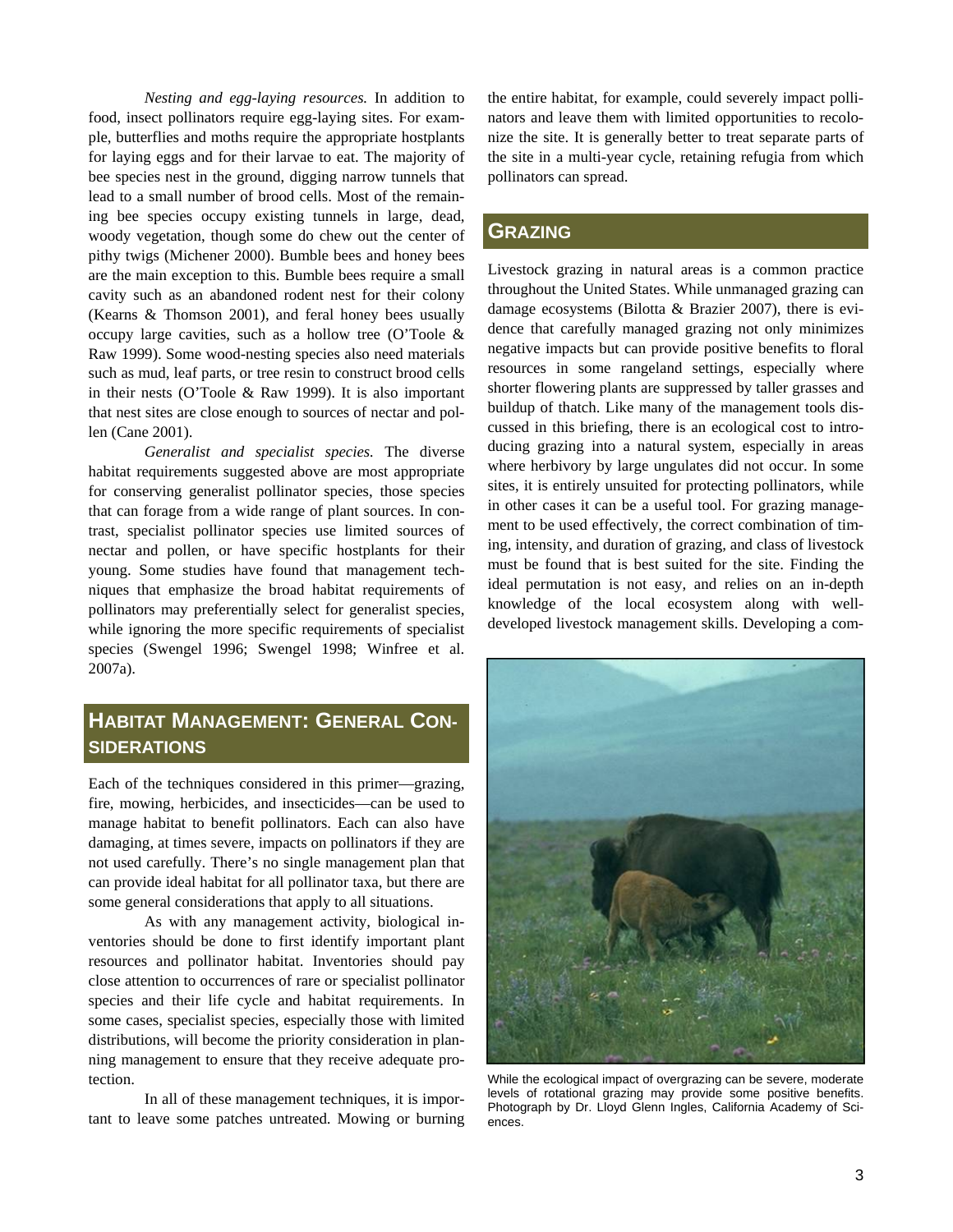prehensive grazing and natural resource plan that includes pollinator conservation practices as one of its goals will help protect key communities of both plants and pollinators.

 Livestock can greatly alter the structure, diversity, and growth habits of a plant community, which in turn can affect the associated insect community (Kruess & Tscharntke 2002). For example, it has been shown that uncontrolled sheep grazing in mountain meadows removed enough flowering plants to eliminate bumble bees from study sites (Hatfield & LeBuhn 2007). Sugden (1985) hypothesized that sheep grazing harms pollinator habitat in four ways: destruction of potential nest sites, destruction of existing nests and contents, direct trampling of adult bees, and removal of food resources.

 In Arizona, Debano (2006) conducted one of the few studies focused explicitly on the impacts of domestic livestock grazing on invertebrate communities in an area that had not been grazed historically. The results clearly show that invertebrate species richness, abundance, and diversity were greater in ungrazed sites. The author suggested that since insects in the Southwest had not evolved in the presence of buffalo or other large ungulates, they had not developed grazing pressure adaptations, which made them more susceptible to being affected by the presence of cattle.

 Other research shows that managed grazing can benefit insect communities by managing invasive plants and allowing spring- and summer-blooming flowers to grow. Controlled grazing has been shown to help maintain an open, herbaceous-dominated plant community that is capable of supporting a wide diversity of butterflies and other pollinators (Smallidge & Leopold 1997).

### **Management Considerations of Grazing: Timing, Duration, and Intensity**

A diverse pollinator population requires adequate nectar and pollen sources from early spring to early fall, which makes seasonal timing a key consideration for an effective grazing plan. Ideally, management should be adjusted as needed to maintain the majority of the floral resources in an area throughout the seasons. Grazing during periods when floral resources are already scarce (e.g., mid summer, though this varies between regions) may result in insufficient forage available for pollinators such as bumble bees which, in some areas, forage into late September (Carvell 2002). Likewise, grazing during spring when butterfly larvae are active on hostplants can result in larval mortality or remove important vegetation and nectar resources (Smallidge & Leopold 1997). The most effective time to graze varies from site to site, but would generally be after the majority of the floral resources have died back, or when many pollinators are in diapause (a state of dormancy) or

have successfully laid eggs. This is usually in late summer and fall.

 With pollinator conservation as a goal, grazing intensity and duration are also important to consider. Intensive grazing using high livestock numbers has been shown to be detrimental. However, moderate to light stocking levels with herds rotated through the management area to create a mosaic of grazing stages can be a useful method for moderating succession in a targeted vegetation community. The timing and frequency of rotation depends on both the size and type of the herd and the size of the grazed area (Schtickzelle et al. 2007). Generally speaking, grazing periods should be short, with comparatively long recovery periods for the habitat.

## **FIRE**

Due to the importance of fire in many native ecosystems, prescribed burning is a commonly used management tool. Understanding how insects, including pollinators, respond to fire is integral to designing a fire management strategy that protects pollinators.

 Many studies have found a negative or mixed response of invertebrates to fire. In a study that examined arthropods in prairies of the American Midwest, Harper et al. (2000) found that overall species richness and the abundance of all but one of the arthropod species measured decreased in burned sites. Their results suggest that burning a small habitat fragment in its entirety could risk extirpating some species because of limited recolonization from adjacent habitat.

 Reviewing the literature associated with the effects of various management techniques on insects, Swengel (2001) found that fire is more detrimental than grazing, mowing, or haying. Due to the loss of more than 99 percent of the native tall-grass prairie, managing the existing remnants based on historical fire disturbance regimes may not be appropriate. Instead, Swengel advocates an approach based on individual site characteristics and assessment of how the plants and insects at that site will respond to fire.

 Many other studies have found that fire benefits insect communities. Hartley et al. (2007) found that fire was an excellent management tool in prairies for decreasing woody plants and simultaneously encouraging higher arthropod diversity. The authors suggested, however, that recolonization of the burned plots from nearby refugia is an important factor in the recovery of insect populations.

 In researching prescribed burns in western forests, Huntzinger (2003) found that there was greater butterfly species richness in areas where fire had been reintroduced. The burns created large sunlit openings in the forest canopy that were favorable for herbaceous plant growth, which in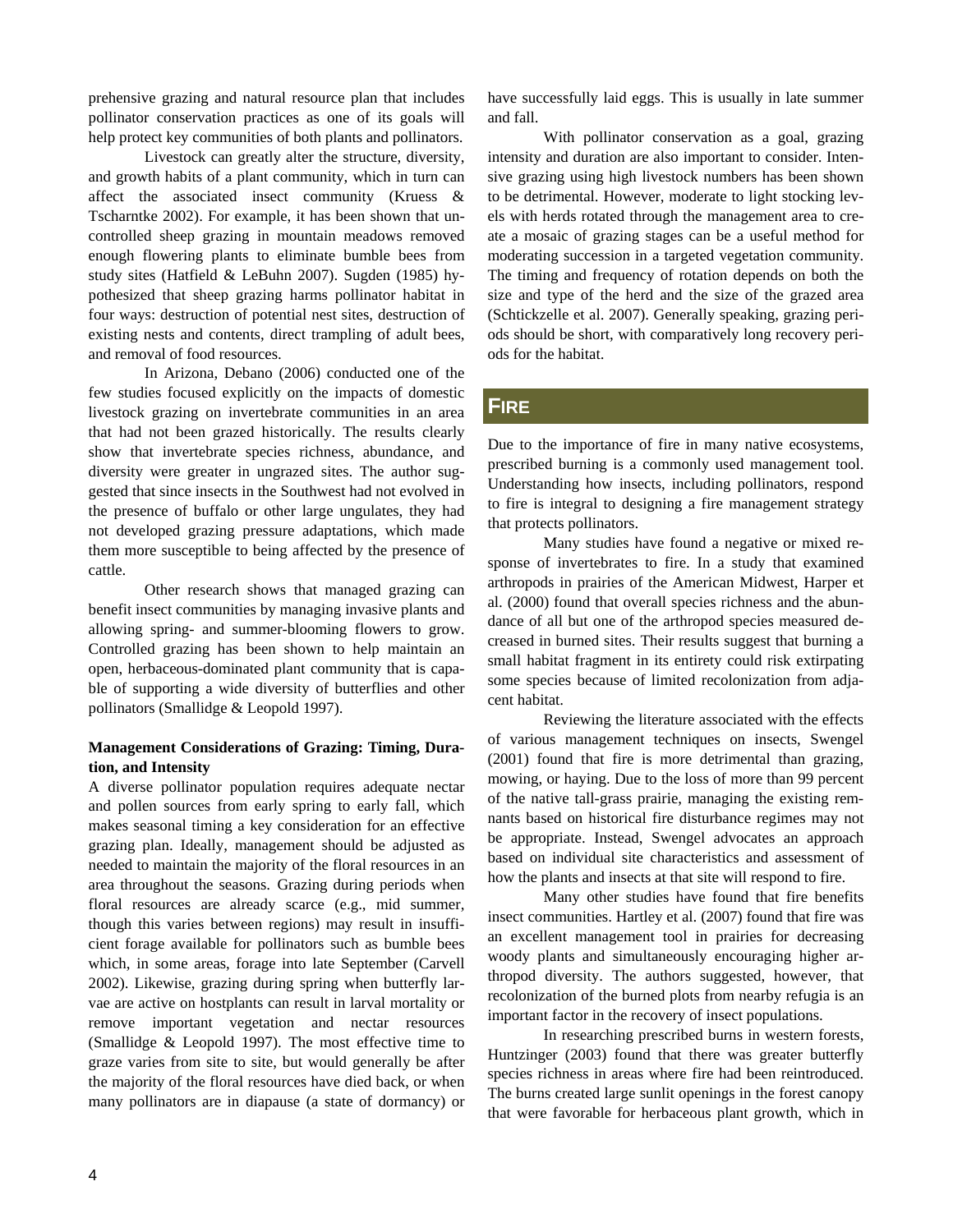

Fire can be an important management tool for managing or restoring native prairies. Photograph courtesy of Jeff Vanuga/USDA-NRCS.

turn encouraged butterflies. The author recommends a cautious approach to prescribed burning to ensure that a range of habitat heterogeneity is maintained or restored.

#### **Management Considerations of Fire: Scale and Refugia**

Prescribed burning as a management tool is a two-edged sword. It clearly has a role to play in long-term maintenance of pollinator habitat, but can have catastrophic impacts on pollinator populations. To avoid undue loss of insects, a number of considerations should be integrated into fire management protocols.

 A single prescribed fire should not burn an entire area of pollinator habitat. A program of rotational burning in which small sections—30 percent of a site or less—are burned every few years will ensure adequate colonization potential and refugia for insects. In addition, as a fire moves through an area, skips—small, unburned patches—should be left intact as potential micro-refuges. Periods between managed burns over the same patch should be conservative. Based on a variety of studies cited above, it appears that three to ten years allows adequate recovery of pollinator populations, depending on the ecosystem and specific management goals.

 Unless the objective for a prescribed fire is for brush or tree removal, (e.g., pinyon-juniper, chamise, or mesquite), high-intensity (hot) fires should be avoided. Low-intensity prescribed burns conducted early or late in the day, or from late fall to early spring, are not only preferable for pollinators but also reduce impacts on other wildlife species such as reptiles and ground nesting birds.

# **MOWING**

Mowing is commonly used in areas where site access and topography permit equipment access, such as road margins and powerline corridors, and is often used in place of grazing or fire to manage vegetation. Like grazing, mowing can alter grassland succession and species composition by suppressing the growth of woody vegetation (Forrester et al. 2005). Mowing can have a significant impact on insects through direct insect mortality, particularly for egg or larval stages that can't avoid the mower (Di Giulio et al. 2001). Mowing also creates a sward of uniform height and may destroy smaller topographical features—such as grass tussocks (Morris 2000)—when care is not taken to avoid these features or the mower height is too low. Such features provide structural diversity to the habitat and offer potential nesting sites for pollinators such as bumble bees.

 Yet, there are some instances when mowing is beneficial for pollinators. In a large-scale survey of prairie and barrens butterfly species, Swengel (1998) found that mowing benefited specialist butterflies.

#### **Management Considerations of Mowing: Technique, Timing, and Scale**

The differences between an ultimately beneficial mowing regime and a detrimental one are technique, timing, and scale. Because mowing can completely remove floral resources from the treated area, it should generally not be conducted when flowers are in bloom. An exception to this would be in a weed management program where there is a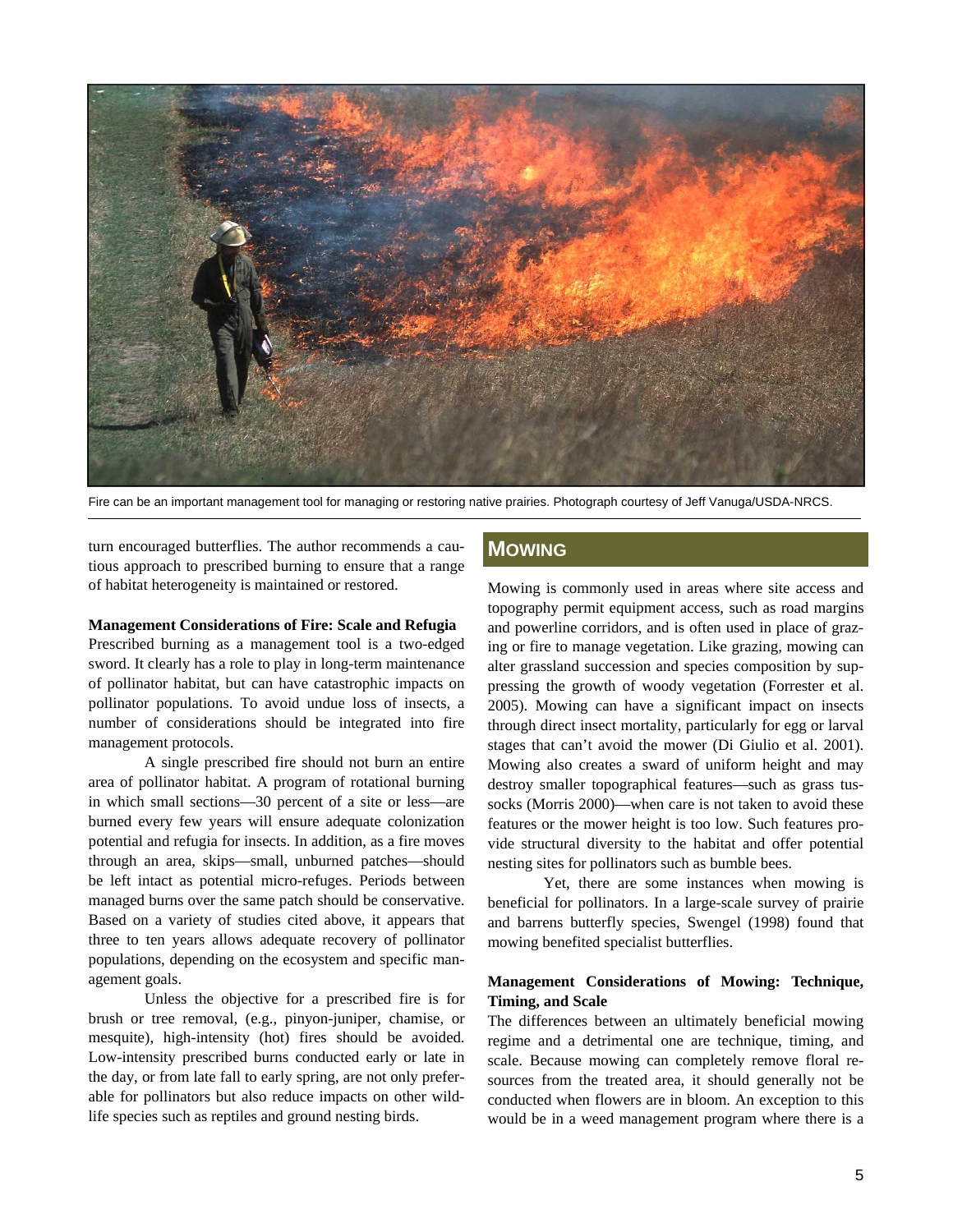narrow window of opportunity for optimum control of the target species. Wherever possible, management areas should be mowed during seasons when flowers have died back or are dormant, such as in fall or winter (Munguira & Thomas 1992). Mowing at these times will also reduce disruption to nesting bumble bees.

 To minimize these effects and allow sufficient space and time for pollinator populations to recover, mowing a mosaic of patches over several years is better than mowing an entire site; no single area should be mowed more than once a year (Di Giulio et al. 2001). If weed management is the short-term objective, it may be necessary to mow more frequently. In this case, try to limit mowing only to patches of weeds. As with all management, carefully consider the impact of mowing on the life cycle of known rare or specialist species in the management area. Other techniques that will benefit pollinators as well as other terrestrial wildlife are: use a flushing bar on mower/swather, use a high minimum mower/swather height (twelve to sixteen inches), use reduced mower speed (less than eight miles per hour), and avoid mowing at night (Green 2007). Wherever herbicides or insecticides are applied, use the most tar-

# **HERBICIDES**

Herbicides are used to manage vegetation structure and composition, especially in controlling invasive plants, and thinning of small trees and shrubs (Miller & Miller 2004). When applied with care, herbicides can be a useful management tool. However, they can also dramatically change plant communities and decrease the usability of habitat for pollinators. For example, broadcast applications of nonselective herbicides can indiscriminately reduce important floral resources (Smallidge & Leopold 1997), leading to a decline in pollinator reproductive success and survival rates.

#### **Management Considerations of Herbicides: Application Method and Active Ingredients**

To avoid herbicide damage to nontarget plants and associated pollinators, some simple precautions should be taken. In general, avoid broadcast spraying or pellet dispersal because large numbers of larval hostplants or adult forage plants could be destroyed. Instead, spot treat with a backpack sprayer, weed wipe, or similarly well-targeted technique, allowing for selective control of undesirable plants while avoiding nontarget species. In at least one study, targeted spraying, combined with mechanical removal of larger shrubs, was found to be effective in maintaining butterfly habitat. At the same time, long-term management costs were reduced because fewer visits were required to suppress undesirable vegetation (Russell et al. 2005).

 Herbicide applications should be specific enough to avoid spraying nontarget forage plants and hostplants.



geted method possible. Photograph by Chris Evans, River to River CWMA; Bugwood.org.

# **INSECTICIDES**

Insecticides can severely impact pollinator populations. Nevertheless, insecticides are widely used in natural areas throughout the United States to control both native and nonnative species. Many forestry insecticides have been found to have lethal or sublethal effects on native pollinators (Helson et al. 1994), and broad-spectrum insecticides used for grasshopper control in rangelands impact nontarget insects (Alston & Tepedino 2000). On farms, overspray and drift of insecticides can also affect nontarget organisms in field borders (Çilgi & Jepson 1995) or adjacent natural areas.

#### **Management Considerations of Insecticides: Application Method, Product Formulation, and Timing**

In situations where insecticides must be used, there are a number of things that can be done to minimize negative effects on native pollinators (Riedl et al. 2006).

 The easiest and simplest way to avoid large pollinator die-offs as a result of insecticide application is to completely avoid treatment of areas that have flowers in bloom. Because pollinators utilize pollen and nectar as a food source, often exclusively, they will be active primarily in and around areas where flowers are abundant (Johansen & Mayer 1990). By avoiding applications in blooming areas, the risk to pollinators will be reduced, but not eliminated. Pollinators often travel through or complete some part of their reproductive process in areas where there are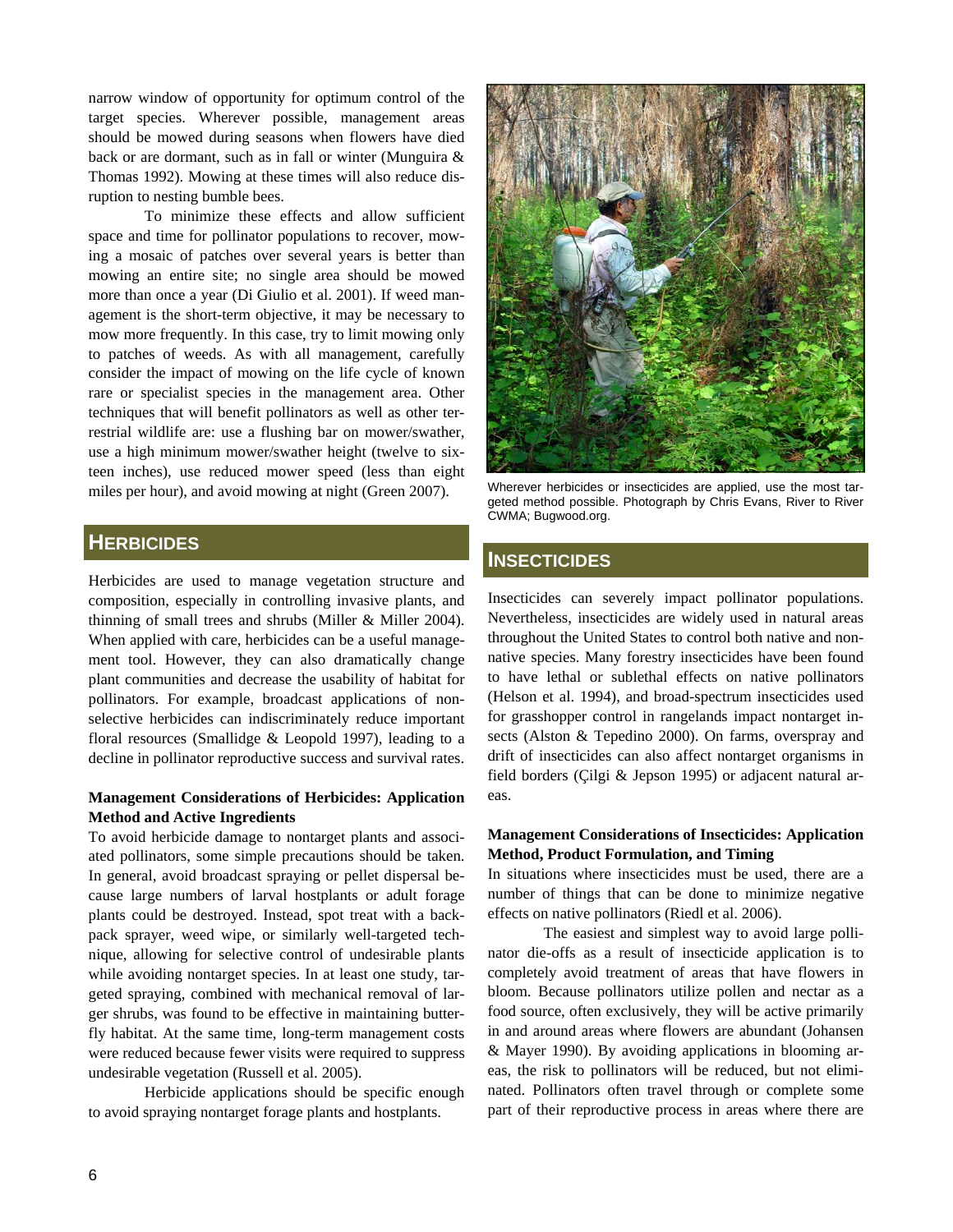no blooms. For example, leafcutter bees harvest small leaf **FOR MORE INFORMATION** pieces to construct their nests and can be exposed to insecticide residues on contaminated foliage, butterfly caterpillars will continue to feed on contaminated leaves, and many bees nest in the ground where they may be oversprayed.

 Another key method for reducing insecticide effects on native pollinators is to choose the insecticide formulation and application method that is the least harmful. Generally, dusts and microencapsulated insecticides are the most dangerous formulations for bees, and aerial spraying is the most harmful method of application (Riedl et al. 2006). Dusts are difficult to control, can easily be blown out of the target area, and readily adhere to the small hairs that cover the bodies of pollinators such as bees. Micro-encapsulated insecticides are of a similar size and electrostatic charge as pollen grains, making them easily ingested or transported back to the nest by foraging insects. Both dusts and microcapsules are collected along with pollen and used to provision brood, which can result in lethal or sublethal effects on larvae in the nest (Johansen & Mayer 1990; MacKenzie 1993). In comparison, sprayed solutions and large granules are not as readily incorporated into the foraging of pollinators, and negative effects that do occur are more likely to be limited to the adult bee. Aerial spraying almost always results in some degree of unintended drift into nontarget areas. Methods that increase the accuracy of targeted application are recommended, such as ground application and coarse sprays (Zhong et al. 2004).

 Those applying insecticide should be aware of butterfly hostplants in the management area and avoid spraying on or around them. If a managed area is known to host rare or specialist pollinators, ensure that adequately buffered habitat refugia are available during and after insecticide application.



Pollinators are a vital component of our ecosystems. Planning management with them in mind will help create a healthy environment. Photograph of bumble bee (genus *Bombus*) by Mace Vaughan.

To learn more about providing habitat for pollinators, please see our *Pollinator Conservation Handbook*. In addition, check the publications page of our website (www.xerces.org) for detailed guidelines for wildland managers, as well as guidelines for restoring and creating pollinator habitat on farms, parks, and golf courses.

# **REFERENCES**

Alston, D. G., and V. J. Tepedino. 2000. Direct and indirect effects of insecticides on native bees. In *Grasshopper Integrated Pest Management User Handbook* (Technical Bulletin No. 1809), edited by G. L. Cuningham and M. W. Sampson. Washington, DC: United States Department of Agriculture Animal and Plant Health Inspection Services.

Belfrage, K., J. Björklund and L. Salomonsson. 2005. The effects of farm size and organic farming on diversity of birds, pollinators, and plants in a Swedish landscape. *Ambio* 34:582–588.

Bergman, K. O., J. Askling, O. Ekberg, H. Ignell, H. Wahlman, and P. Milberg. 2004. Landscape effects on butterfly assemblages in an agricultural region. *Ecography* 27:619–628.

Bilotta, G. S., and R. Brazier. 2007. The impacts of grazing animals on the quality of soils, vegetation, and surface waters in intensively managed grasslands. *Advances in Agronomy* 94:237–280.

Bowers, M. A. 1985. Bumble bee colonization, extinction, and reproduction in subalpine meadows in northeastern Utah. *Ecology* 66:914–927.

Buehler, D. M., D. R. Norris, B. J. M. Stutchbury, and N. C. Kopysh. 2002. Food supply and parental feeding rates of hooded warblers in forest fragments. *The Wilson Bulletin* 114:122–127.

Cane, J. H. 2001. Habitat fragmentation and native bees: a premature verdict? *Conservation Ecology* 5(1):3 [online] URL: http://www.consecol.org/ vol5/is1/art3.

Carvell, C. 2002. Habitat use and conservation of bumblebees (*Bombus* spp.) under different grassland management regimes. *Biological Conservation* 103:33–49.

Çilgi, T., and P. C. Jepson. 1995. The risks posed by deltamethrin drift to hedgerow butterflies. *Environmental Pollution* 87:1–9.

Debano, S. J. 2006. Effects of livestock grazing on above ground insect communities in semi-arid grasslands of southeastern Arizona. *Biodiversity and Conservation* 15:2547–2564.

Di Giulio, M., P. J. Edwards, and F. Meister. 2001. Enhancing insect diversity in agricultural grasslands: The roles of management and landscape structure. *Journal of Applied Ecology* 38:310–319.

Dramstad, W., and G. Fry. 1995. Foraging activity of bumblebees (*Bombus*) in relation to flower resources on arable land. *Agriculture, Ecosystems & Environment* 53:123–135.

Forrester, J. A., D. J. Leopold, and S. D. Hafner. 2005. Maintaining critical habitat in a heavily managed landscape: Effects of power line corridor management on Karner blue butterfly (*Lycaeides melissa samuelis*) habitat. *Restoration Ecology* 13:488–498.

Green, C. 2007. *Reducing Mortality of Grassland Wildlife During Haying and Wheat-Harvesting Operations*. Oklahoma Cooperative Extension Fact Sheet NREM-5006. Stillwater, OK: Oklahoma State University.

Harper, M. G., C. H. Dietrich, R. L Larimore, and P. A. Tessene. 2000. Effects of prescribed fire on prairie arthropods: An enclosure study. *Natural Areas Journal* 20:325–335.

Hartley, M. K., W. E. Rogers, E. Siemann, and J. Grace. 2007. Responses of prairie arthropod communities to fire and fertilizer: Balancing plant and